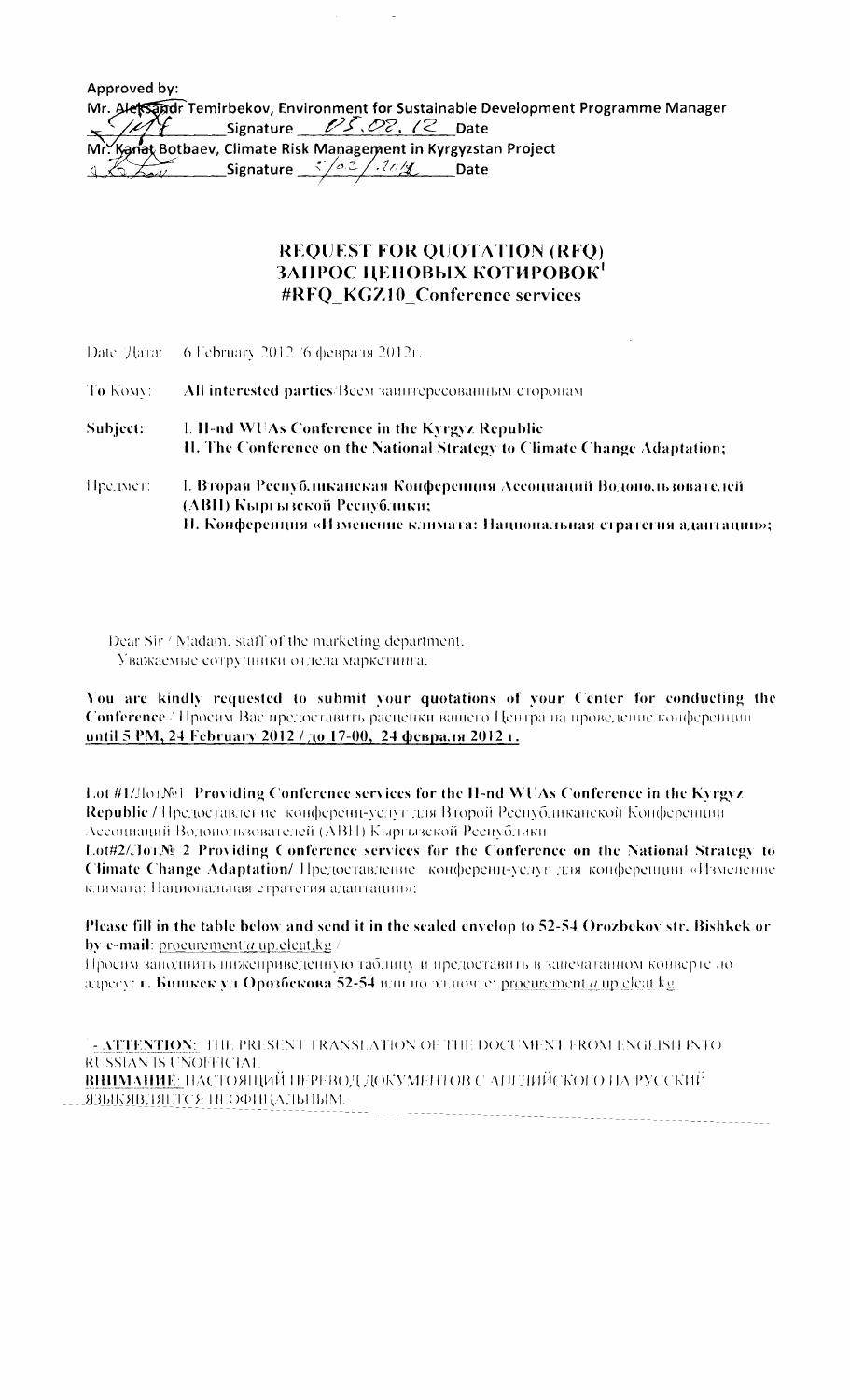| Lot#1 / <i>Jor N</i> <sup>o</sup> 1          |                                                                                                                                                                                    |  |
|----------------------------------------------|------------------------------------------------------------------------------------------------------------------------------------------------------------------------------------|--|
| Event #1 / Мероприятие $N_2$ 1               | <b>IInd Conference of Water Users Associations (WUA) in</b><br>Kyrgyz Republic /<br>Вторая Республиканская Конференция Ассоциаций<br>Водопользователей (АВП) Кыргызской Республики |  |
| Date of event/ $\pi$ <sub>ara Meponpus</sub> | 01-02 March 2012 /01-02 Mapra 2012 $\Gamma$ .                                                                                                                                      |  |
| Number of participants/Количество участников | 230                                                                                                                                                                                |  |
| Venue of the conference: Место проведения:   | within limits of Bishkek City, the Kyrgyz Republic $\Gamma$ .<br>пределах города Бишкек, КР.                                                                                       |  |

| N/                      | <b>Description / Описание</b>                                | <b>Quantity / Количество</b>                        | Price in KGS / Цена в |  |  |
|-------------------------|--------------------------------------------------------------|-----------------------------------------------------|-----------------------|--|--|
| $N_2$                   |                                                              |                                                     | comax                 |  |  |
|                         | Conference hall / Конференц-зал:                             |                                                     |                       |  |  |
|                         |                                                              |                                                     |                       |  |  |
| $\mathbf{1}$            | 1 conference hall for 230 persons (H-frame                   |                                                     |                       |  |  |
|                         | seating) $/$<br>1 конференц-зал на 230 человек (рассадка «П- | 2 days (1-2 March 2012) /<br>2 дня (1-2 марта 2012) |                       |  |  |
|                         | образная»)                                                   |                                                     |                       |  |  |
|                         |                                                              |                                                     |                       |  |  |
| $\boldsymbol{2}$        | 3 small conference halls/rooms for 3 groups 50               | 01 March 2012 (14.00 -                              |                       |  |  |
|                         | person each or organization of working places                | 18.00 р.т.) /01 марта                               |                       |  |  |
|                         | for 3 groups 50 persons/ 3 маленьких                         | 2012 (14.00-18.00) /                                |                       |  |  |
|                         | конференц-зала для 3 групп из 50 человек                     |                                                     |                       |  |  |
|                         | каждая или организация рабочих мест для 3                    |                                                     |                       |  |  |
|                         | групп из 50 человек                                          |                                                     |                       |  |  |
| $\mathbf{3}$            | Screens, LCD, Laptops for presentations (to be               |                                                     |                       |  |  |
|                         | installed in the conference hall and working                 | 01 March 2012 in<br><b>Conference Hall and 3</b>    |                       |  |  |
|                         | rooms) $/$<br>Экран, мультимедийный проектор и ноутбук       | working rooms $(14.00 -$                            |                       |  |  |
|                         | для просмотра презентаций (установить в                      | 18.00 p.m.); $02$ March in                          |                       |  |  |
|                         | конференц-зале и 3 рабочих комнатах)                         | Conference Hall/01 марта                            |                       |  |  |
|                         |                                                              | 2012 в конференц-зале и                             |                       |  |  |
|                         |                                                              | 3 рабочих комнатах                                  |                       |  |  |
|                         |                                                              | $(14.00-18.00)$ и 02 марта                          |                       |  |  |
|                         |                                                              | в конференц-зале                                    |                       |  |  |
| $\overline{\mathbf{4}}$ | Flipchart board (to be installed in the                      | 01 March in Conference                              |                       |  |  |
|                         | conference hall and 3 working rooms)/                        | Hall and 3 working                                  |                       |  |  |
|                         | Доска для флипчарта (установить в конференц-                 | rooms $(14.00 - 18.00)$                             |                       |  |  |
|                         | зале и 3 рабочих комнатах)                                   | p.m.), 02 March - in                                |                       |  |  |
|                         |                                                              | <b>Conference Hall); 01</b>                         |                       |  |  |
|                         |                                                              | марта - в конференц-зале<br>и 3 рабочих             |                       |  |  |
|                         |                                                              | комнатах(14.00-18.00),                              |                       |  |  |
|                         |                                                              | 02 марта 2012 в                                     |                       |  |  |
|                         |                                                              | конференц-зале                                      |                       |  |  |
| 5                       | WiFi Internet connection - preferable                        | 2 days (01-02 March                                 |                       |  |  |
|                         | Беспроводной доступ к сети Интернет -                        | 2012) / 2 дня (01-02марта                           |                       |  |  |
|                         | желателен                                                    | 2012)                                               |                       |  |  |
|                         |                                                              | Sub-total amount / Общая сумма:                     |                       |  |  |
|                         | Lunches / Обеды                                              |                                                     |                       |  |  |
| $\overline{7}$          | Lunch (the menu should include salads, soup,                 | $2 \text{ days}$ (01-02 March                       |                       |  |  |
|                         | hot dishes and tea in bags, coffee)/                         | 2012) / 2 дня (01-02                                |                       |  |  |
|                         | Обед (в меню включить салаты, суп, горячие                   | марта 2012)                                         |                       |  |  |

[Create PDF](http://www.novapdf.com) files without this message by purchasing novaPDF printer (<http://www.novapdf.com>)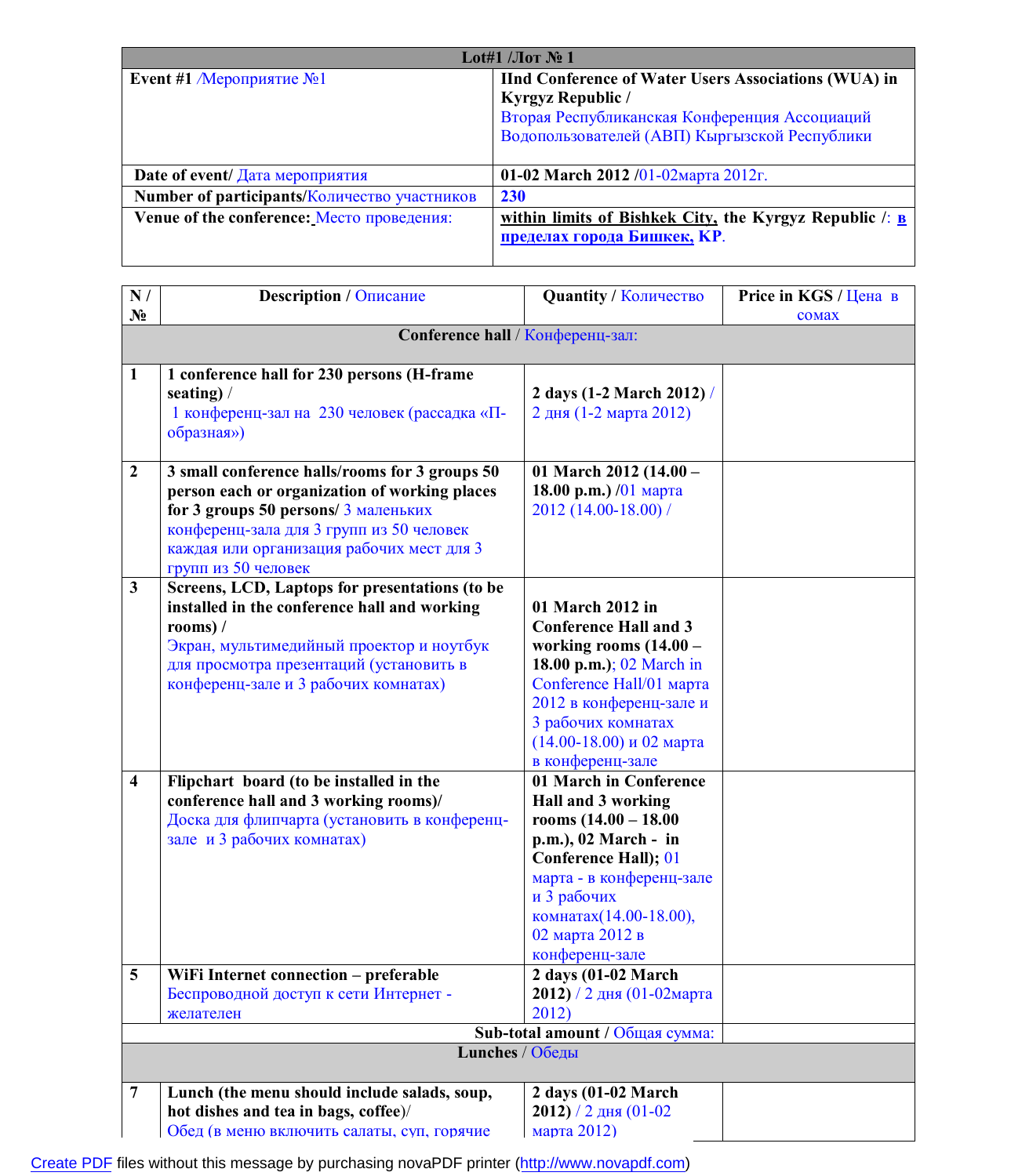|   | блюда, чай в пакетиках, кофе)                                                                                                                                                                                                                                                                               |                                                                                                                                                          |  |
|---|-------------------------------------------------------------------------------------------------------------------------------------------------------------------------------------------------------------------------------------------------------------------------------------------------------------|----------------------------------------------------------------------------------------------------------------------------------------------------------|--|
|   | Sub-total amount / Общая сумма:                                                                                                                                                                                                                                                                             |                                                                                                                                                          |  |
|   | Coffee breaks / Кофе-брейки:                                                                                                                                                                                                                                                                                |                                                                                                                                                          |  |
| 8 | Coffee break (the menu should include coffee<br>and cream, tea in bags (green and black),<br>cake/biscuit/roll/sandwich/mini-samsa/mini<br>pizza per one person) /<br>Кофе-брейки (меню должно включать кофе и<br>сливки, чай в пакетиках (чёрный и зелёный),<br>пирожное/печенье/булочка и бутерброд/мини- | 3 coffee breaks (twice per<br>day 01 March and 1<br>coffee break -02 March<br>2012) / 3 кофе-брейка<br>(2 раза в день 01 марта,<br>1 кофе-брейк 02 марта |  |
|   | самса/мини-пицца на одного человека)                                                                                                                                                                                                                                                                        | 2012)                                                                                                                                                    |  |
|   |                                                                                                                                                                                                                                                                                                             | Sub-total amount / Общая сумма:                                                                                                                          |  |
|   |                                                                                                                                                                                                                                                                                                             | Sub-total amount / Общая сумма:                                                                                                                          |  |
|   | Mineral water / Минеральная вода:                                                                                                                                                                                                                                                                           |                                                                                                                                                          |  |
| 9 | Mineral water 0,5 (should be placed on tables in<br>the conference hall and working rooms) /                                                                                                                                                                                                                | Non aerated, 460<br>bottles/<br>столовая вода без газа                                                                                                   |  |
|   | Минеральная вода 0,5 (должна быть<br>расставлена на столах в конференц-зале и<br>рабочих комнатах)                                                                                                                                                                                                          | 460 бутылок                                                                                                                                              |  |
|   |                                                                                                                                                                                                                                                                                                             | Sub-total amount / Общая сумма:                                                                                                                          |  |
|   | <b>TOTAL AMOUNT ON ALL ARTICLES /</b><br>ОБЩАЯ СУММА ПО ВСЕМ СТАТЬЯМ:                                                                                                                                                                                                                                       |                                                                                                                                                          |  |

| Lot# $2/\text{Jor}$ No 2                         |                                                                               |  |
|--------------------------------------------------|-------------------------------------------------------------------------------|--|
| Event #2 <i>Meponpus THe</i> $N2$                | The Conference on National Strategy to Climate Change<br><b>Adaptation</b> /  |  |
|                                                  | Конференция «Изменение климата: Национальная                                  |  |
|                                                  | стратегия адаптации»                                                          |  |
| Date of event/ $\pi$ <sub>ara</sub> Meponpus Tus | 28-29 March 2012 /28-29 марта 2012г.                                          |  |
| Number of participants/Количество участников     | <b>100</b>                                                                    |  |
| Venue of the conference: / Место проведения:     | within limits of Bishkek City, the Kyrgyz Republic / $\underline{\mathbf{B}}$ |  |
|                                                  | пределах города Бишкек, КР.                                                   |  |
|                                                  |                                                                               |  |

| N/               | <b>Description</b> / Описание                                                                                                                                                                                                    | <b>Quantity / Количество</b>                                                | Price in KGS / Цена в |
|------------------|----------------------------------------------------------------------------------------------------------------------------------------------------------------------------------------------------------------------------------|-----------------------------------------------------------------------------|-----------------------|
| $\mathbf{N_2}$   |                                                                                                                                                                                                                                  |                                                                             | comax                 |
|                  | Conference hall / Конференц-зал:                                                                                                                                                                                                 |                                                                             |                       |
|                  | 1 conference hall for 100 persons (roundtable)<br>seating) $\sqrt{ }$<br>1 конференц-зал на 100 человек (рассадка<br>«Круглый стол»)                                                                                             | 2 days $(28-29$ march $2012$ ) /<br>2 дня (28-29 марта 2012)                |                       |
| $\boldsymbol{2}$ | 2-3 small conference halls/rooms for 5 groups 20<br>person each or organization of working places<br>for 5 groups 20 persons/ 2-3 маленьких<br>конференц-зала для 5 групп из 20 человек<br>og unu annouvoquug nohamiy maan nng 5 | 29 March 2012 $(1.00 - 6.00)$<br>р. т.) /29 марта 2012<br>$(13.00 - 18.00)$ |                       |

[Create PDF](http://www.novapdf.com) files without this message by purchasing novaPDF printer (<http://www.novapdf.com>)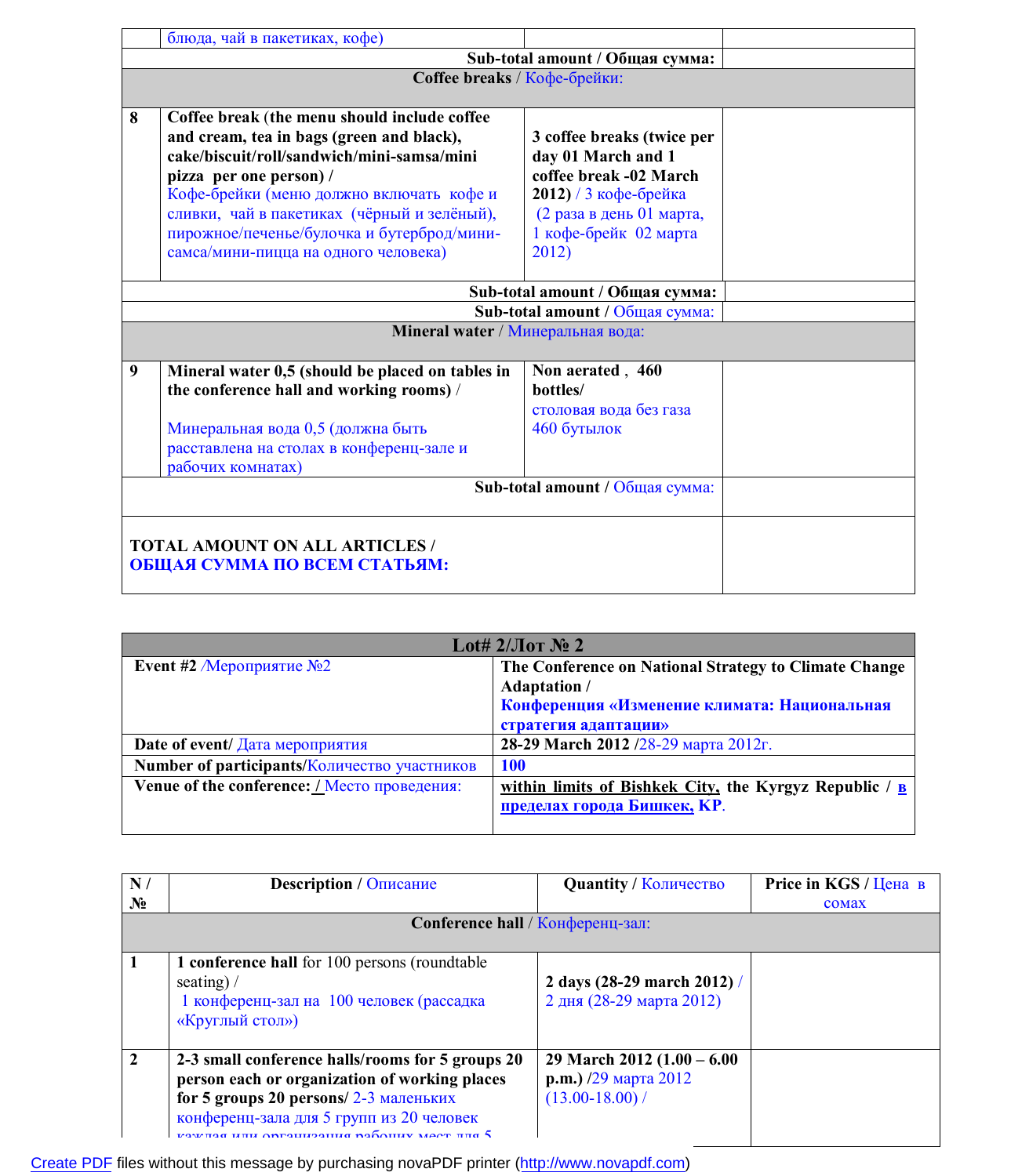|                                 | групп из 20 человек                                       |                                 |  |
|---------------------------------|-----------------------------------------------------------|---------------------------------|--|
|                                 |                                                           |                                 |  |
| $\mathbf{3}$                    | Screen for presentations (to be installed in the          |                                 |  |
|                                 | conference hall) /                                        | 2 days (28-29 March 2012)       |  |
|                                 | Экран для просмотра презентаций (установить в             | / 2 дня (28-29 марта 2012)      |  |
|                                 | конференц-зале)                                           |                                 |  |
| $\overline{\mathbf{4}}$         | Flipchart board (to be installed in the                   | 29 march 2012 $(1.00 - 6.00)$   |  |
|                                 | conference hall)/                                         | р. т.) / 29 марта 2012          |  |
|                                 | Доска для флипчарта (установить в конференц-              | $(13.00 - 18.00)$               |  |
|                                 | зале)                                                     |                                 |  |
| 5                               | WiFi Internet connection - preferable                     | 2 days (28-29 March 2012)       |  |
|                                 | Беспроводной доступ к сети Интернет -                     | / 2 дня (28-29 марта 2012)      |  |
|                                 | желателен                                                 |                                 |  |
| 6                               |                                                           |                                 |  |
|                                 | Equipment for simultaneous interpretation (30             | 2 days (28-29 March 2012)       |  |
|                                 | portable microphones)/ Оборудование для                   | / 2 дня (28-29 марта 2012)      |  |
|                                 | синхронного перевода (30 портативных                      |                                 |  |
|                                 | микрофонов)                                               |                                 |  |
|                                 |                                                           | Sub-total amount / Общая сумма: |  |
|                                 | Lunches / Обеды                                           |                                 |  |
|                                 |                                                           |                                 |  |
| $\overline{7}$                  | Lunch (the menu should include salads, soup, hot          | 2 days (28-29 March 2012)       |  |
|                                 | dishes and tea in bags, coffee)/                          | / 2 дня (28-29 марта 2012)      |  |
|                                 | Обед (в меню включить салаты, суп, горячие                |                                 |  |
|                                 | блюда, чай в пакетиках, кофе)                             |                                 |  |
|                                 |                                                           | Sub-total amount / Общая сумма: |  |
|                                 | Coffee breaks / Кофе-брейки:                              |                                 |  |
|                                 |                                                           |                                 |  |
| 8                               | Coffee break (the menu should include coffee and          |                                 |  |
|                                 |                                                           |                                 |  |
|                                 | cream, tea in bags (green and black),                     | 4 coffee breaks (twice per      |  |
|                                 | cake/biscuit/roll/sandwich/mini-samsa/mini pizza          | day 28-29 March 2012) / 4       |  |
|                                 | per one person) /                                         | кофе-брейка                     |  |
|                                 | Кофе-брейки (меню должно включать кофе и                  | (2 раза в день, 28-29 марта     |  |
|                                 | сливки, чай в пакетиках (чёрный и зелёный),               | 2012)                           |  |
|                                 | пирожное/печенье/булочка и бутерброд/мини-                |                                 |  |
|                                 | самса/мини-пицца на одного человека)                      |                                 |  |
|                                 |                                                           |                                 |  |
|                                 |                                                           | Sub-total amount / Общая сумма: |  |
|                                 |                                                           |                                 |  |
|                                 | Close dinner/ Ужин-закрытие:                              |                                 |  |
| 9                               | Closing dinner- 29 March 2012, the menu should            | 100 pers. / 100 человек         |  |
|                                 | include snacks, salads, hot dishes, desserts, soft and    |                                 |  |
|                                 | tea in bags, coffee/                                      |                                 |  |
|                                 | Ужин-закрытие - 29 Марта 2012, в меню                     |                                 |  |
|                                 | включить закуски, салаты, горячие блюда,                  |                                 |  |
|                                 |                                                           |                                 |  |
|                                 | десерты, прохладительные напитки, чай в                   |                                 |  |
|                                 | пакетиках, кофе.                                          |                                 |  |
|                                 |                                                           | Sub-total amount / Общая сумма: |  |
|                                 | Mineral water / Минеральная вода:                         |                                 |  |
| 10                              | <b>Mineral water</b> $0,5$ (should be placed on tables in | Non aerated, 200 bottles/       |  |
|                                 | the conference hall) /                                    | столовая вода без газа 200      |  |
|                                 |                                                           | бутылок                         |  |
|                                 | Минеральная вода 0,5 (должна быть расставлена             |                                 |  |
|                                 | на столах в конференц-зале)                               |                                 |  |
| Sub-total amount / Общая сумма: |                                                           |                                 |  |
|                                 |                                                           |                                 |  |
|                                 | TOTAL AMOUNT ON ALL ARTICLES /                            |                                 |  |
|                                 |                                                           |                                 |  |

[Create PDF](http://www.novapdf.com) files without this message by purchasing novaPDF printer (<http://www.novapdf.com>)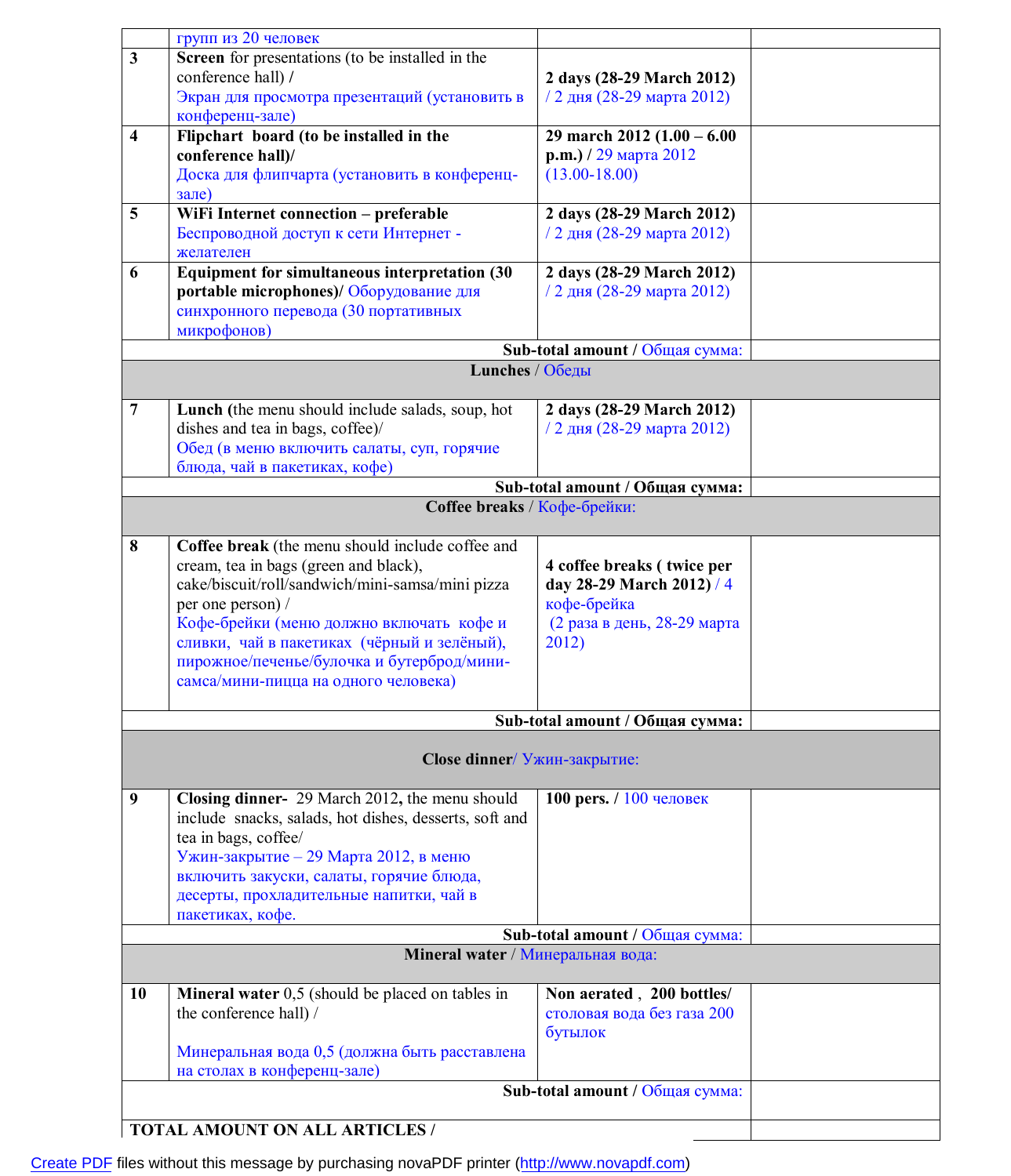| ОБЩАЯ СУММА ПО ВСЕМ СТАТЬЯМ: |  |
|------------------------------|--|
|                              |  |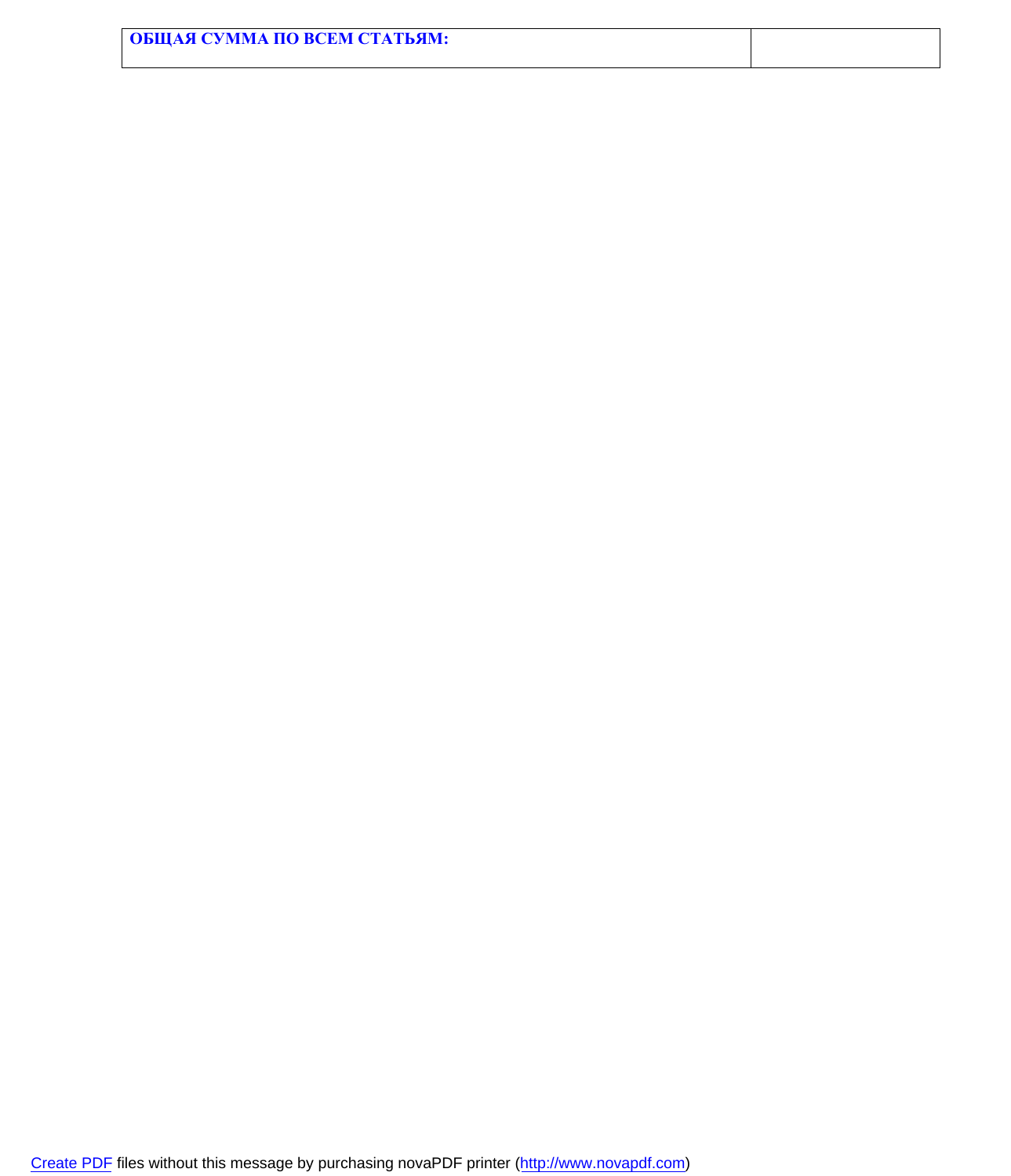## **TERMS AND CONDITIONS /** УСЛОВИЯ

| Terms of payment / Условия оплаты                                          | 100 percent upon the delivery of services $/ 100\%$ no $\phi$ akty<br>предоставления услуг<br>Type of payment: by bank transfer within 20 calendar days after<br>acceptance of invoice/ Вид платежа: Безналичный (перечислением)<br>в течении 20 календарных дней после приёма счёта-фактуры.<br>Note: please indicate you quotations in Kyrgyz soms including ALL<br>taxes / Дополнение: Просим указать ваши расценки в сомах, с<br><b>УЧЁТОМ ВСЕХ НАЛОГОВ</b> |
|----------------------------------------------------------------------------|-----------------------------------------------------------------------------------------------------------------------------------------------------------------------------------------------------------------------------------------------------------------------------------------------------------------------------------------------------------------------------------------------------------------------------------------------------------------|
| Validity of price quotations /<br>Срок действия цен                        | <b>60 DAYS</b> / 60 ДНЕЙ                                                                                                                                                                                                                                                                                                                                                                                                                                        |
| <b>Completeness of submitted quotations</b><br>/ Полнота поданных расценок | Partial proposals by lots (incomplete list of required services) are<br>allowed /<br>Частичные предложения по лотам (неполный перечень требуемых<br>услуг) допускаются.                                                                                                                                                                                                                                                                                         |
| <b>Addition</b> / Дополнение                                               | UNDP may increase or decrease the quantity of contract amount<br>by 20% without change in terms and conditions/<br>ПРООН оставляет за собой право увеличить или уменьшить<br>общую сумму контракта, без изменения условий контракта, но не<br>более на 20 % от общей стоимости контракта.                                                                                                                                                                       |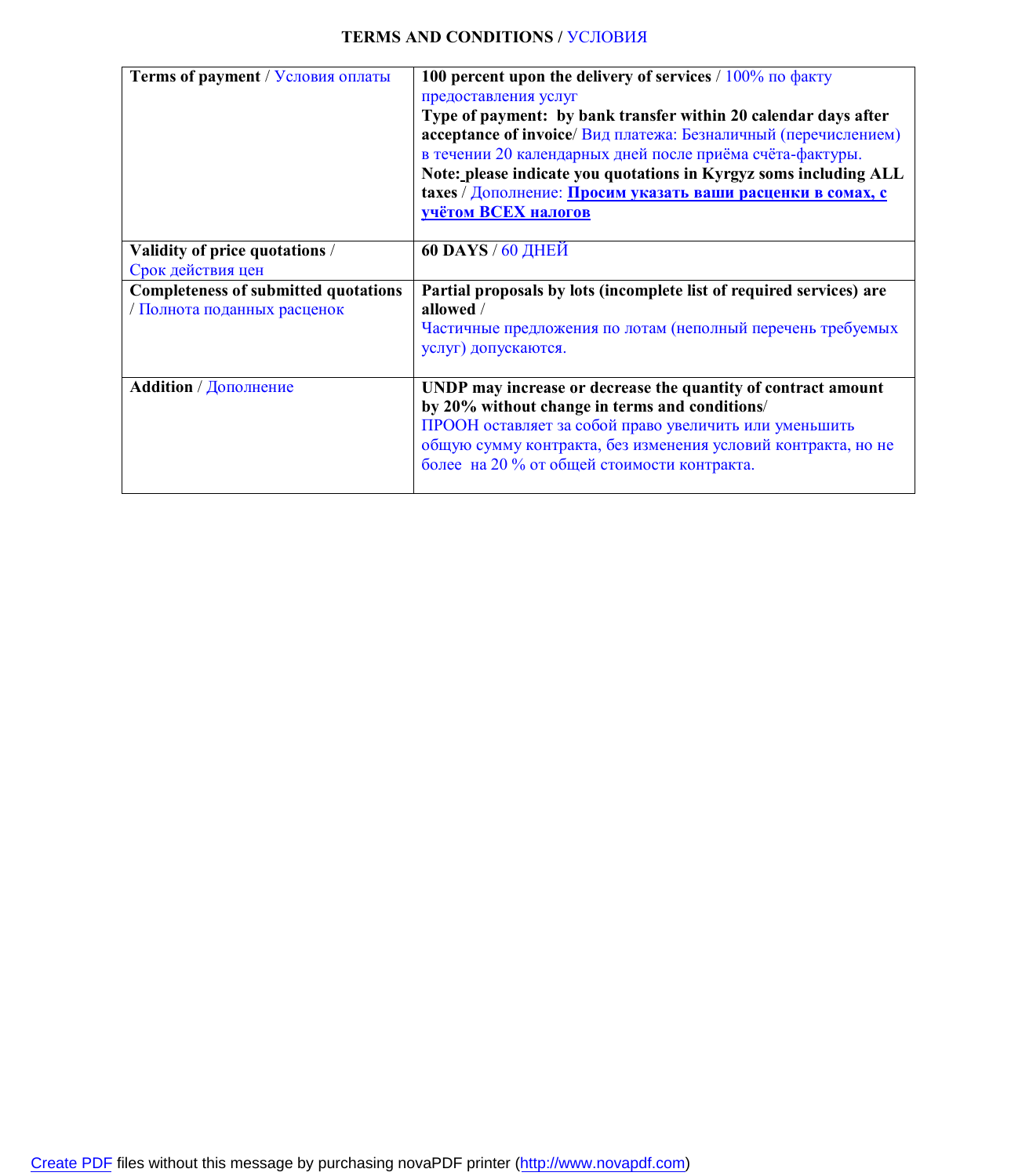## **REQUIREMENTS /** *ТРЕБОВАНИЯ*

| Legal status of Entity Организационно-<br>правовая форма собственности                                                                                                                                         | Certificate given from the Ministry of Justice or Statistics Department /please<br>give Number and date of the Certificate<br>Свидетельство Министерства Юстиции или Статистического<br>Управления /пожалуйста, укажите номер и дату свидетельства |
|----------------------------------------------------------------------------------------------------------------------------------------------------------------------------------------------------------------|----------------------------------------------------------------------------------------------------------------------------------------------------------------------------------------------------------------------------------------------------|
| Qualification/Квалификация                                                                                                                                                                                     | Experience – minimum 2 years in providing conference services<br>Опыт - минимум 2 года в предоставлении конференц- услуг                                                                                                                           |
| Completed bids should include the following /                                                                                                                                                                  |                                                                                                                                                                                                                                                    |
| Заполненные заявки должны включать:                                                                                                                                                                            |                                                                                                                                                                                                                                                    |
| 2) Annex $A$<br>Приложение А                                                                                                                                                                                   | 1) Price quotations for the requested services in accordance with the above requirements /<br>Цены на запрашиваемые виды услуг, согласно требованиям выше.                                                                                         |
|                                                                                                                                                                                                                | The bids should be sent to below address/ Заявки принимаются по следующему адресу:                                                                                                                                                                 |
| Project in Kyrgyzstan<br>Климатическими Рисками в Кыргызстане<br>Address: 52-54 Orozbekova St., Bishkek, 720040 the Kyrgyz Republic /<br>Адрес: Кыргызская Республика, г. Бишкек, ул. Орозбекова 52-54, 720040 | UNDP Environment Protection for Sustainable Development Programme, UNDP Climate Risk Management<br>Программа ПРООН «Охрана окружающей среды для устойчивого развития», Проект ПРООН Управление                                                     |